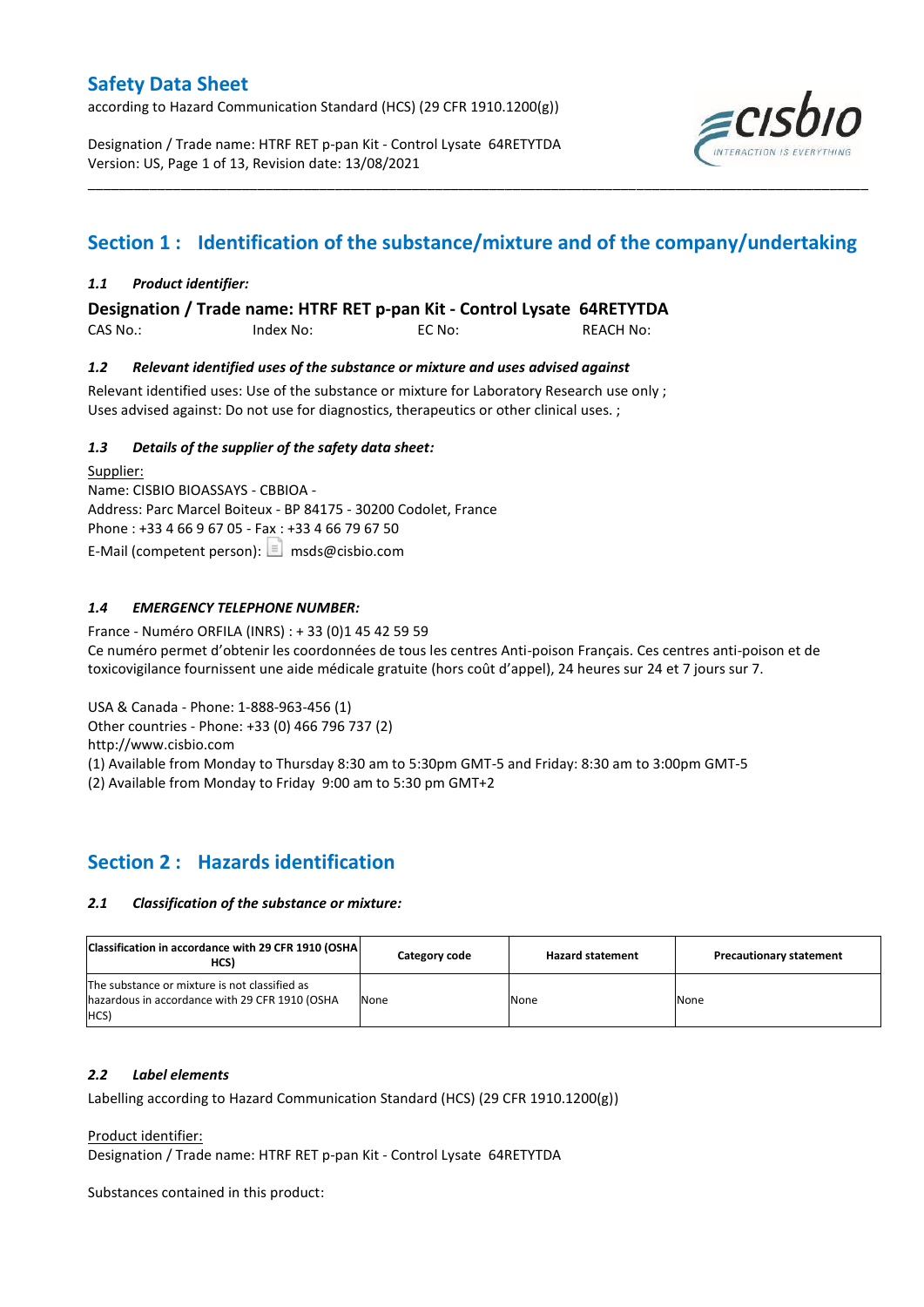according to Hazard Communication Standard (HCS) (29 CFR 1910.1200(g))

Designation / Trade name: HTRF RET p-pan Kit - Control Lysate 64RETYTDA Version: US, Page 2 of 13, Revision date: 13/08/2021



Hazard pictograms

Signal word:

Hazard and precautionary statements:

#### *2.3 Other hazards*

The mixture contains substances classified as 'Substances of Very High Concern' (SVHC) published by the European CHemicals Agency (ECHA) under article 57 of REACH at levels of 0.1% or higher. This substance or mixture contains no components considered to be either persistent, bioaccumulative and toxic (PBT), or very persistent and very bioaccumulative (vPvB) at levels of 0.1% or higher ;

\_\_\_\_\_\_\_\_\_\_\_\_\_\_\_\_\_\_\_\_\_\_\_\_\_\_\_\_\_\_\_\_\_\_\_\_\_\_\_\_\_\_\_\_\_\_\_\_\_\_\_\_\_\_\_\_\_\_\_\_\_\_\_\_\_\_\_\_\_\_\_\_\_\_\_\_\_\_\_\_\_\_\_\_\_\_\_\_\_\_\_\_\_\_\_\_\_\_\_\_\_

Adverse human health effects: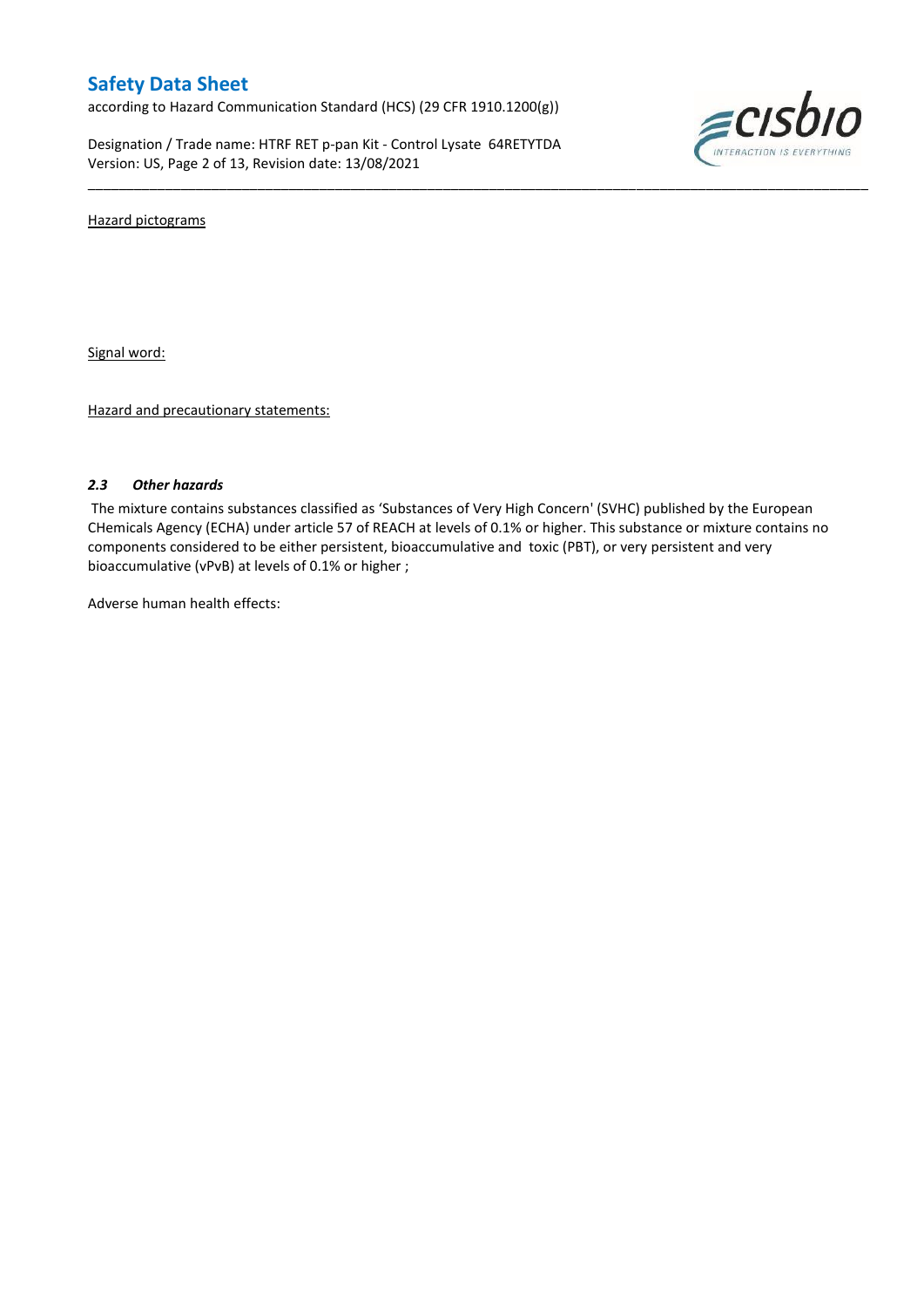according to Hazard Communication Standard (HCS) (29 CFR 1910.1200(g))

Designation / Trade name: HTRF RET p-pan Kit - Control Lysate 64RETYTDA Version: US, Page 3 of 13, Revision date: 13/08/2021



# **Section 3 : Composition/information on ingredients**

### *3.2 Mixtures*

Hazardous ingredients:

| Substance name                                                                                 | CAS <sub>n</sub> ° | Index n° | EC n°     | Classification in accordance with 29 CFR <br><b>1910 (OSHA HCS)</b>                                                                                                                                                                  | Concentration<br>(%) | <b>SCL</b> | M-factor |
|------------------------------------------------------------------------------------------------|--------------------|----------|-----------|--------------------------------------------------------------------------------------------------------------------------------------------------------------------------------------------------------------------------------------|----------------------|------------|----------|
| $4-(2-$<br>hydroxyethyl)piperazin-1-7365-45-9<br>vlethanesulphonic acid                        |                    |          | 230-907-9 |                                                                                                                                                                                                                                      | $< 3\%$              |            |          |
| Poly(oxy-1,2-ethanediyl),<br>$\alpha$ -[4-(1,1,3,3-<br>tetramethylbutyl)phenyl]-<br>ω-hydroxy- | 9002-93-1          |          |           | Acute toxicity - Acute Tox. 4 - H302 - Oral<br>Hazardous to the aquatic environment -<br>Aquatic Chronic 2 - H411<br>Serious eye damage/eye irritation - Eye<br>Dam. 1 - H318<br>Skin corrosion/irritation - Skin Irrit. 2 -<br>H315 | $< 1\%$              |            |          |

\_\_\_\_\_\_\_\_\_\_\_\_\_\_\_\_\_\_\_\_\_\_\_\_\_\_\_\_\_\_\_\_\_\_\_\_\_\_\_\_\_\_\_\_\_\_\_\_\_\_\_\_\_\_\_\_\_\_\_\_\_\_\_\_\_\_\_\_\_\_\_\_\_\_\_\_\_\_\_\_\_\_\_\_\_\_\_\_\_\_\_\_\_\_\_\_\_\_\_\_\_

Additional information:

Full text of H- and EUH-phrases: see SECTION 16.

# **Section 4 : First aid measures**

#### *4.1 Description of first aid measures*

**General information**: Do not leave affected person unattended. ; **Following inhalation**: In case of respiratory tract irritation, consult a physician. ; **Following skin contact**:After contact with skin, wash immediately with water ; **Following eye contact**: After contact with the eyes, rinse with water with the eyelids open for a sufficient length of time, then consult an ophthalmologist immediately. ; **Following ingestion**: Do NOT induce vomiting. ; **Self-protection of the first aider**:

#### *4.2 Most important symptoms and effects, both acute and delayed*

Symptoms: No known symptoms to date. ; Effects:

### *4.3 Indication of any immediate medical attention and special treatment needed*

Notes for the doctor:

# **Section 5 : Firefighting measures**

### *5.1 Extinguishing media:*

Suitable extinguishing media: This product is not flammable. Use extinguishing agent suitable for type of surrounding fire ;

#### *5.2 Special hazards arising from the substance or mixture*

Hazardous combustion products: /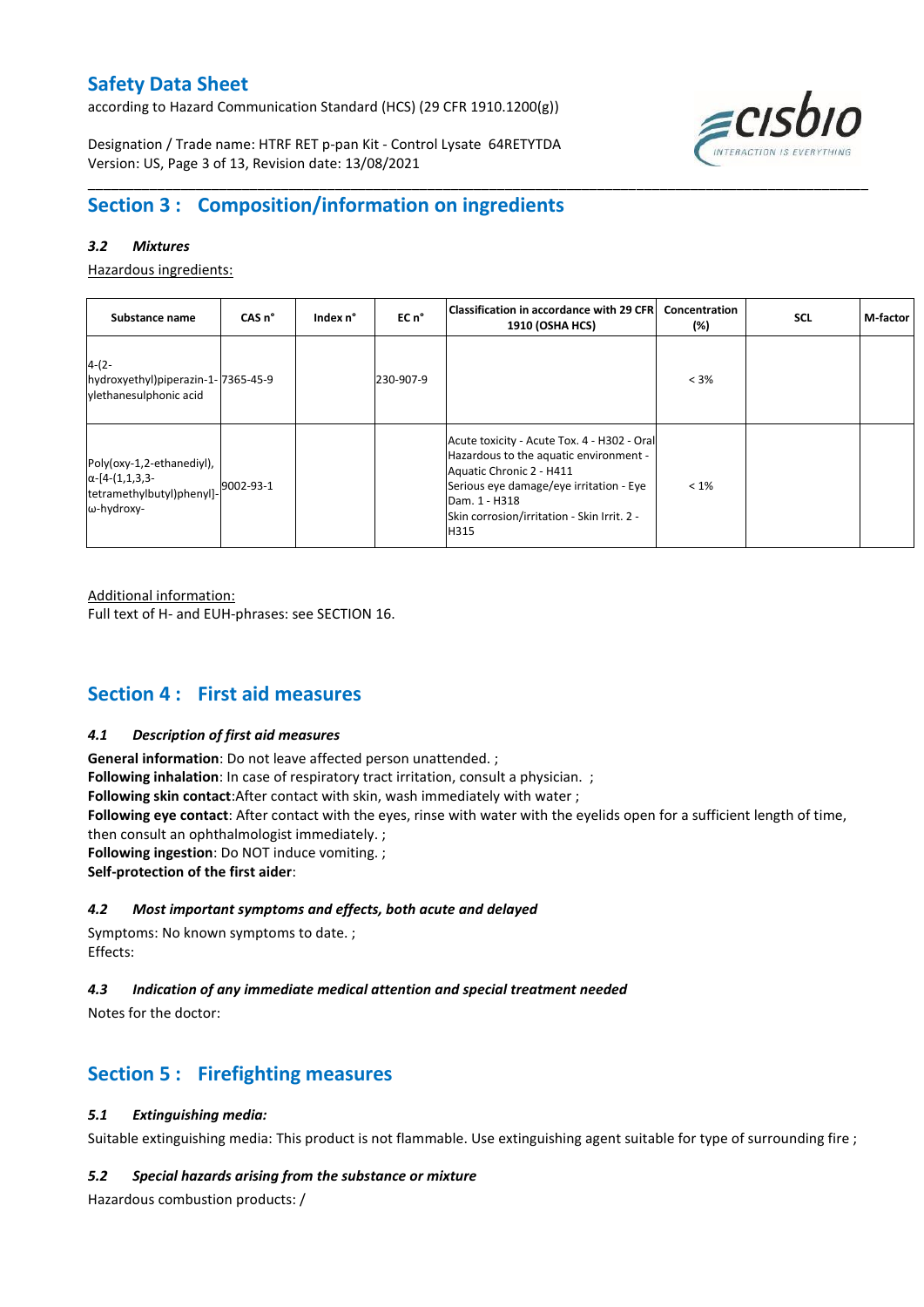according to Hazard Communication Standard (HCS) (29 CFR 1910.1200(g))

Designation / Trade name: HTRF RET p-pan Kit - Control Lysate 64RETYTDA Version: US, Page 4 of 13, Revision date: 13/08/2021

\_\_\_\_\_\_\_\_\_\_\_\_\_\_\_\_\_\_\_\_\_\_\_\_\_\_\_\_\_\_\_\_\_\_\_\_\_\_\_\_\_\_\_\_\_\_\_\_\_\_\_\_\_\_\_\_\_\_\_\_\_\_\_\_\_\_\_\_\_\_\_\_\_\_\_\_\_\_\_\_\_\_\_\_\_\_\_\_\_\_\_\_\_\_\_\_\_\_\_\_\_



### *5.3 Advice for fire-fighters*

Wear Protective clothing. ; Additional information:

# **Section 6 : Accidental release measures**

### *6.1 Personal precautions, protective equipment and emergency procedures*

Emergency procedures: Provide adequate ventilation. ;

#### *6.2 Environmental precautions*

Do not allow to enter into surface water or drains. ;

### *6.3 Methods and material for containment and cleaning up*

For cleaning up: Suitable material for taking up: Absorbing material, organic ; Other information:

### *6.4 Reference to other sections*

Additional information:

# **Section 7 : Handling and storage**

### *7.1 Precautions for safe handling*

Protective measures: Advice on safe handling: Avoid contact with skin, eyes and clothes. ; Fire preventions:

Do not eat, drink or smoke in areas where reagents are handled. ; Advice on general occupational hygiene : Handle in accordance with good industrial hygiene and safety practice ;

#### *7.2 Conditions for safe storage, including any incompatibilities*

Requirements for storage rooms and vessels: Keep container tightly closed. ; Hints on storage assembly: Materials to avoid: Further information on storage conditions:

### *7.3 Specific end uses:*

Recommendations on specific end uses: Observe technical data sheet. ;

# **Section 8 : Exposure controls/personal protection**

#### *8.1 Control parameters*

Preliminary remark: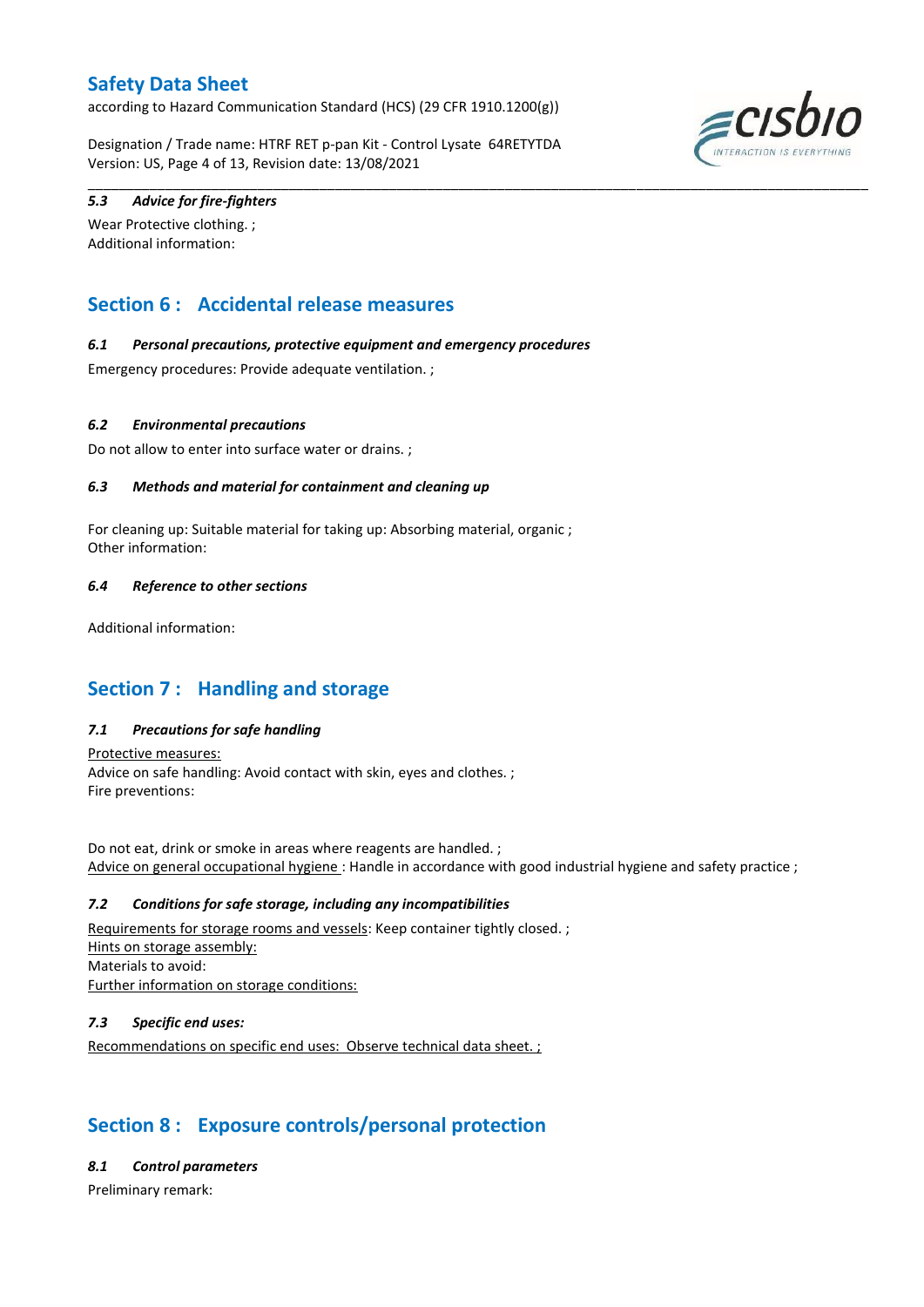according to Hazard Communication Standard (HCS) (29 CFR 1910.1200(g))

Designation / Trade name: HTRF RET p-pan Kit - Control Lysate 64RETYTDA Version: US, Page 5 of 13, Revision date: 13/08/2021



### 8.1.1 Occupational exposure limits:

OSHA (USA)

| Source :                             |        |           |                                                                            | Occupational Safety and Health Administration (OSHA) Permissible Exposure Limits (PELS) from 29 CFR 1910.1000 |                                                                      |                                                                        |
|--------------------------------------|--------|-----------|----------------------------------------------------------------------------|---------------------------------------------------------------------------------------------------------------|----------------------------------------------------------------------|------------------------------------------------------------------------|
| Substance                            | EC No. | CAS-No    | <b>OSHA Permissible</b><br><b>Exposure Limit (PEL)</b><br>8-hour TWA (ppm) | <b>OSHA Permissible</b><br><b>Exposure Limit (PEL) 8-</b><br>hour TWA (mg/m3)                                 | <b>OSHA Permissible</b><br><b>Exposure Limit (PEL)</b><br>STEL (ppm) | <b>OSHA Permissible</b><br><b>Exposure Limit (PEL)</b><br>STEL (mg/m3) |
| $(7365-45-9) / 230-907$ $ 230-907-9$ |        | 7365-45-9 |                                                                            |                                                                                                               |                                                                      |                                                                        |

\_\_\_\_\_\_\_\_\_\_\_\_\_\_\_\_\_\_\_\_\_\_\_\_\_\_\_\_\_\_\_\_\_\_\_\_\_\_\_\_\_\_\_\_\_\_\_\_\_\_\_\_\_\_\_\_\_\_\_\_\_\_\_\_\_\_\_\_\_\_\_\_\_\_\_\_\_\_\_\_\_\_\_\_\_\_\_\_\_\_\_\_\_\_\_\_\_\_\_\_\_

| Source:                              | TRGS 903, November 2015, BAuA |               |             |           |
|--------------------------------------|-------------------------------|---------------|-------------|-----------|
| Substance                            | EC No.                        | <b>CAS No</b> | BGW (mg/m3) | BGW (ppm) |
| ./365-45-9 / 230-907-230-907-9<br>19 |                               | 7365-45-9     |             |           |

### 8.1.2 DNEL/PNEC-values:

• DNEL worker

| Source:                  |                     | <b>IGESTIS – substance database</b> |                                                 |                                                          |                                                             |                                                  |                                                       |                                                          |                                                             |
|--------------------------|---------------------|-------------------------------------|-------------------------------------------------|----------------------------------------------------------|-------------------------------------------------------------|--------------------------------------------------|-------------------------------------------------------|----------------------------------------------------------|-------------------------------------------------------------|
| Substance                | EC-No.              | <b>CAS-No</b>                       | Acute – dermal,<br>local effects<br>(mg/kg/day) | Long-term $-$<br>dermal, local<br>effects<br>(mg/kg/day) | Long-term $-$<br>dermal,<br>systemic effects<br>(mg/kg/day) | Acute –<br>linhalation. local<br>effects (mg/m3) | Acute -<br>inhalation.<br>systemic effects<br>(mg/m3) | Long-term $-$<br>linhalation. local<br>effects (mg/m3) ` | $Long-term -$<br>inhalation.<br>systemic effects<br>(mg/m3) |
| 7365-45-9 /<br>230-907-9 | 230-907-9 7365-45-9 |                                     |                                                 |                                                          |                                                             |                                                  | 23.5-23.5                                             |                                                          |                                                             |

#### DNEL consumer

| Source:                  |        | <b>IGESTIS – substance database</b> |                                                   |                                                          |                                                             |                                                  |                                                       |                                                        |                                                             |
|--------------------------|--------|-------------------------------------|---------------------------------------------------|----------------------------------------------------------|-------------------------------------------------------------|--------------------------------------------------|-------------------------------------------------------|--------------------------------------------------------|-------------------------------------------------------------|
| Substance                | EC-No. | <b>CAS-No</b>                       | Acute – dermal. I<br>local effects<br>(mg/kg/day) | Long-term $-$<br>dermal, local<br>effects<br>(mg/kg/day) | Long-term $-$<br>dermal.<br>systemic effects<br>(mg/kg/day) | Acute –<br>linhalation. local<br>effects (mg/m3) | Acute -<br>inhalation.<br>systemic effects<br>(mg/m3) | $Long-term -$<br>linhalation. local<br>effects (mg/m3) | Long-term $-$<br>inhalation.<br>systemic effects<br>(mg/m3) |
| 7365-45-9 /<br>230-907-9 |        | 230-907-9 7365-45-9                 |                                                   |                                                          |                                                             |                                                  |                                                       |                                                        |                                                             |

### • PNEC

| Source:                           | <b>INERIS</b> |           |        |                                                                                                           |              |  |                      |  |  |                      |  |              |  |  |  |  |  |
|-----------------------------------|---------------|-----------|--------|-----------------------------------------------------------------------------------------------------------|--------------|--|----------------------|--|--|----------------------|--|--------------|--|--|--|--|--|
|                                   |               |           |        | PNEC AQUATIC                                                                                              |              |  |                      |  |  | <b>PNEC Sediment</b> |  |              |  |  |  |  |  |
| <b>Substance</b><br>EC-No.        |               |           |        | freshwater                                                                                                | marine water |  | intermittent release |  |  | freshwater           |  | marine water |  |  |  |  |  |
|                                   |               | CAS No    | (mg/L) | (mg/kg)  (ppm)  (mg/L)  (mg/kg)  (ppm)  (mg/L)  (mg/kg)  (ppm)  (mg/L) (mg/kg) (ppm) (mg/L) (mg/kg) (ppm) |              |  |                      |  |  |                      |  |              |  |  |  |  |  |
| 7365-45-9<br>/ 230-907- 230-907-9 |               | 7365-45-9 |        |                                                                                                           |              |  |                      |  |  |                      |  |              |  |  |  |  |  |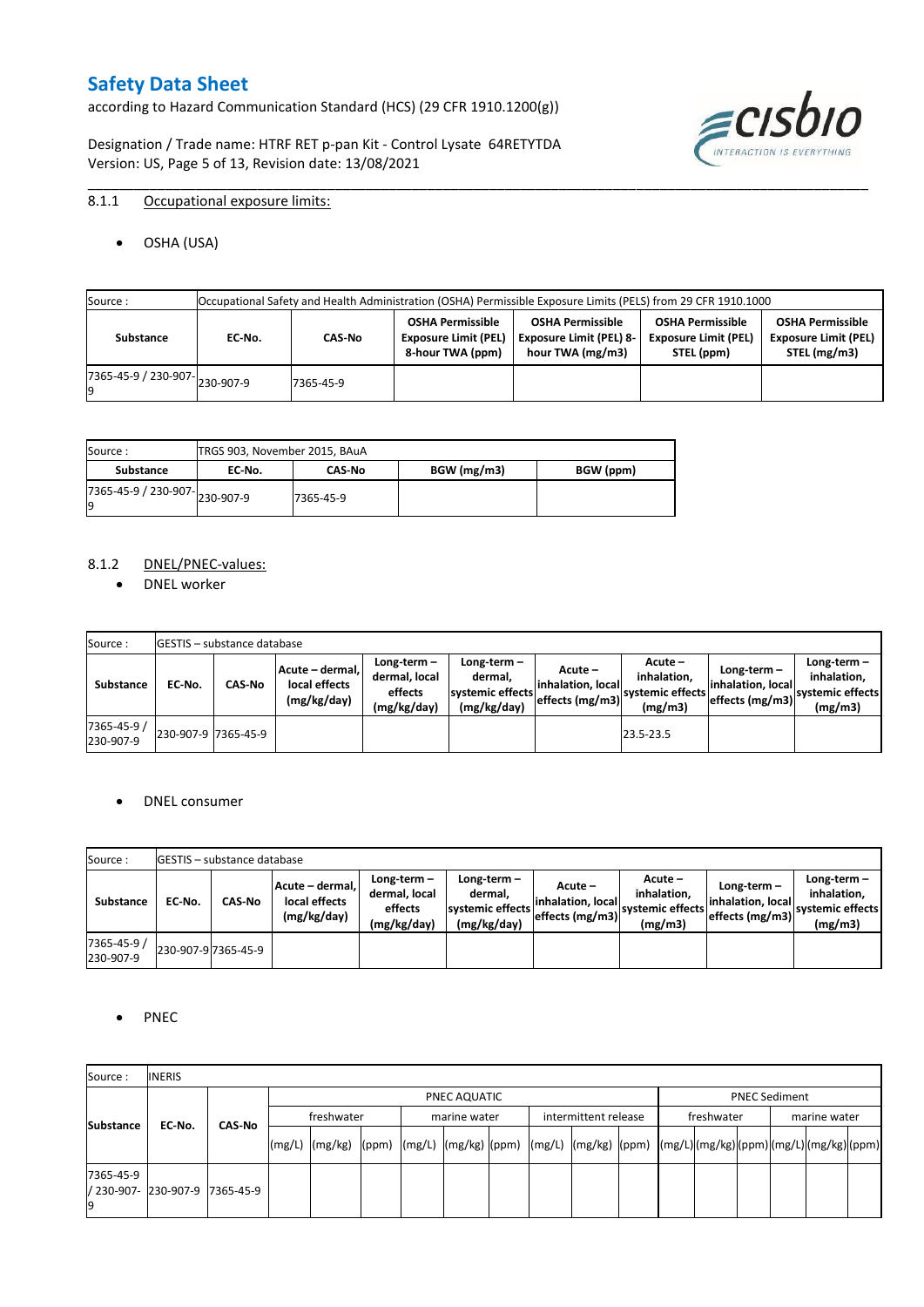according to Hazard Communication Standard (HCS) (29 CFR 1910.1200(g))



Designation / Trade name: HTRF RET p-pan Kit - Control Lysate 64RETYTDA Version: US, Page 6 of 13, Revision date: 13/08/2021

| Source:                    | <b>INERIS</b> |               |                  |               |       |        |                                |       |          |         |       |                             |         |       |
|----------------------------|---------------|---------------|------------------|---------------|-------|--------|--------------------------------|-------|----------|---------|-------|-----------------------------|---------|-------|
|                            |               |               |                  | <b>Others</b> |       |        |                                |       |          |         |       |                             |         |       |
| <b>Substance</b><br>EC No. |               | <b>CAS-No</b> | PNEC soil        |               |       |        | PNEC sewage treatment<br>plant |       | PNEC air |         |       | PNEC secondary<br>poisoning |         |       |
|                            |               |               | $\lfloor$ (mg/L, | (mg/kg)       | (ppm) | (mg/L) | (mg/kg)                        | (ppm) | (mg/L)   | (mg/kg) | (ppm) | (mg/L)                      | (mg/kg) | (ppm) |
| 7365-45-9 /<br>230-907-9   | 230-907-9     | 7365-45-9     |                  |               |       |        |                                |       |          |         |       |                             |         |       |

\_\_\_\_\_\_\_\_\_\_\_\_\_\_\_\_\_\_\_\_\_\_\_\_\_\_\_\_\_\_\_\_\_\_\_\_\_\_\_\_\_\_\_\_\_\_\_\_\_\_\_\_\_\_\_\_\_\_\_\_\_\_\_\_\_\_\_\_\_\_\_\_\_\_\_\_\_\_\_\_\_\_\_\_\_\_\_\_\_\_\_\_\_\_\_\_\_\_\_\_\_

### *8.2 Exposure controls*

8.2.1 Appropriate engineering controls:

Technical measures and appropriate working operations should be given priority over the use of personal protective equipment. See section 7

8.2.2 Personal protective equipment:

Eye / Face protection: Safety glasses with side-shields ;

Skin protection:Gloves ;

Respiratory protection:Ensure adequate ventilation ;

Thermal hazards:

8.2.3 Environmental exposure controls:

Consumer exposure control

Measures related to consumer uses of the substance (as such or in mixtures):

Measures related to the service life of the substance in articles:

# **Section 9 : Physical and chemical properties**

#### *9.1 Information on basic physical and chemical properties*

Appearance

| ANNLUIUILL            |           |
|-----------------------|-----------|
| Physical state        | Liquid    |
| Colour                | Colorless |
| Odour                 |           |
| Odour threshold (ppm) |           |

|                                                            |                                       | Value | Concentration<br>(mol/L) | Method | Temperature (°C) | Pressure (kPa) | Remark |
|------------------------------------------------------------|---------------------------------------|-------|--------------------------|--------|------------------|----------------|--------|
| pH                                                         |                                       |       |                          |        |                  |                |        |
| Melting point (°C)                                         |                                       |       |                          |        |                  |                |        |
| Freezing point (°C)                                        |                                       |       |                          |        |                  |                |        |
| Initial boiling point/boiling range (°C)                   |                                       |       |                          |        |                  |                |        |
| Flash point (°C)                                           |                                       |       |                          |        |                  |                |        |
| Evaporation rate (kg/m <sup>2</sup> /h)                    |                                       |       |                          |        |                  |                |        |
| Flammability (type : ) (%)                                 |                                       |       |                          |        |                  |                |        |
| Upper/lower<br>flammability or explosive<br>limits         | Upper explosive limit<br>(%)          |       |                          |        |                  |                |        |
|                                                            | Lower explosive limit (%)             |       |                          |        |                  |                |        |
| Vapour pressure (kPa)                                      |                                       |       |                          |        |                  |                |        |
| Vapour density (g/cm <sup>3</sup> )                        |                                       |       |                          |        |                  |                |        |
|                                                            | Density (g/cm <sup>3</sup> )          |       |                          |        |                  |                |        |
| Densities                                                  | Relative density (g/cm <sup>3</sup> ) |       |                          |        |                  |                |        |
|                                                            | Bulk density (g/cm <sup>3</sup> )     |       |                          |        |                  |                |        |
|                                                            | Critical density (g/cm <sup>3</sup> ) |       |                          |        |                  |                |        |
| Solubility (Type: ) (g/L)                                  |                                       |       |                          |        |                  |                |        |
| Partition coefficient (log Pow)<br>n-octanol/water at pH : |                                       |       |                          |        |                  |                |        |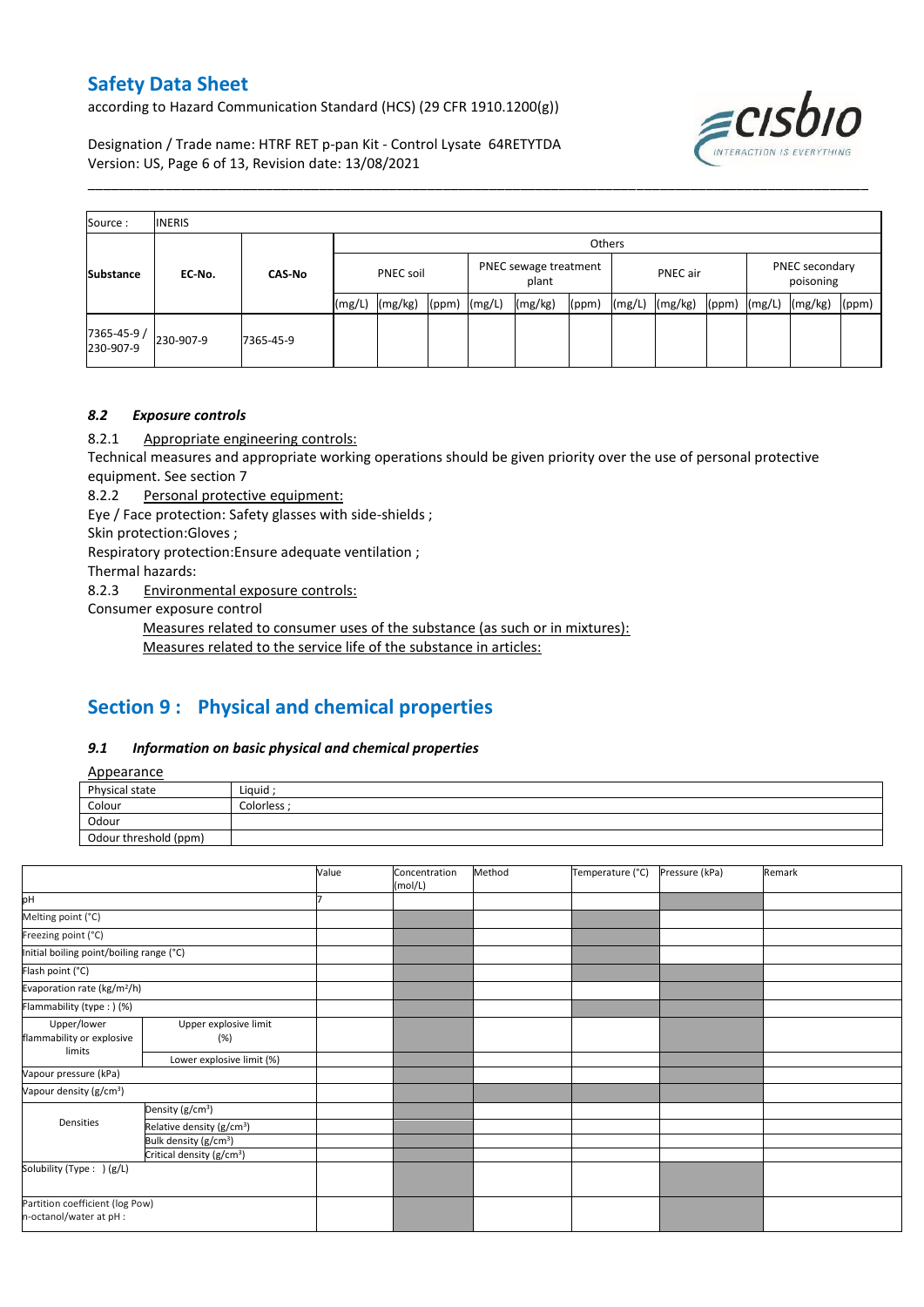according to Hazard Communication Standard (HCS) (29 CFR 1910.1200(g))

Designation / Trade name: HTRF RET p-pan Kit - Control Lysate 64RETYTDA Version: US, Page 7 of 13, Revision date: 13/08/2021



|                                                             | Auto-ignition temperature (°C)            |  |  |  |  |
|-------------------------------------------------------------|-------------------------------------------|--|--|--|--|
| Decomposition temperature (°C)<br>Decomposition energy : kJ |                                           |  |  |  |  |
| Viscosity                                                   | Viscosity, dynamic (poiseuille)           |  |  |  |  |
|                                                             | Viscosity, cinematic (cm <sup>3</sup> /s) |  |  |  |  |
|                                                             | Explosive properties                      |  |  |  |  |
|                                                             | Oxidising properties                      |  |  |  |  |

#### *9.2 Other information:*

No other relevant data available

# **Section 10 : Stability and reactivity**

#### *10.1 Reactivity*

This material is considered to be non-reactive under normal use conditions. ;

### *10.2 Chemical stability*

- *10.3 Possibility of hazardous reactions*
- *10.4 Conditions to avoid:*
- *10.5 Incompatible materials:*

#### *10.6 Hazardous decomposition products:*

Does not decompose when used for intended uses. ;

### **Section 11 : Toxicological information**

Toxicokinetics, metabolism and distribution

#### *11.1 Information on toxicological effects*

#### Substances

**Acute toxicity**

Animal data: Acute oral toxicity:

| Substance name | LD50<br>(mg/kg) | <b>Species</b> | Method | Symptoms / delayed effects | Remark |
|----------------|-----------------|----------------|--------|----------------------------|--------|
| 9002-93-1      | 1800-1800       | Rat            |        |                            |        |

Acute dermal toxicity:

Acute inhalative toxicity: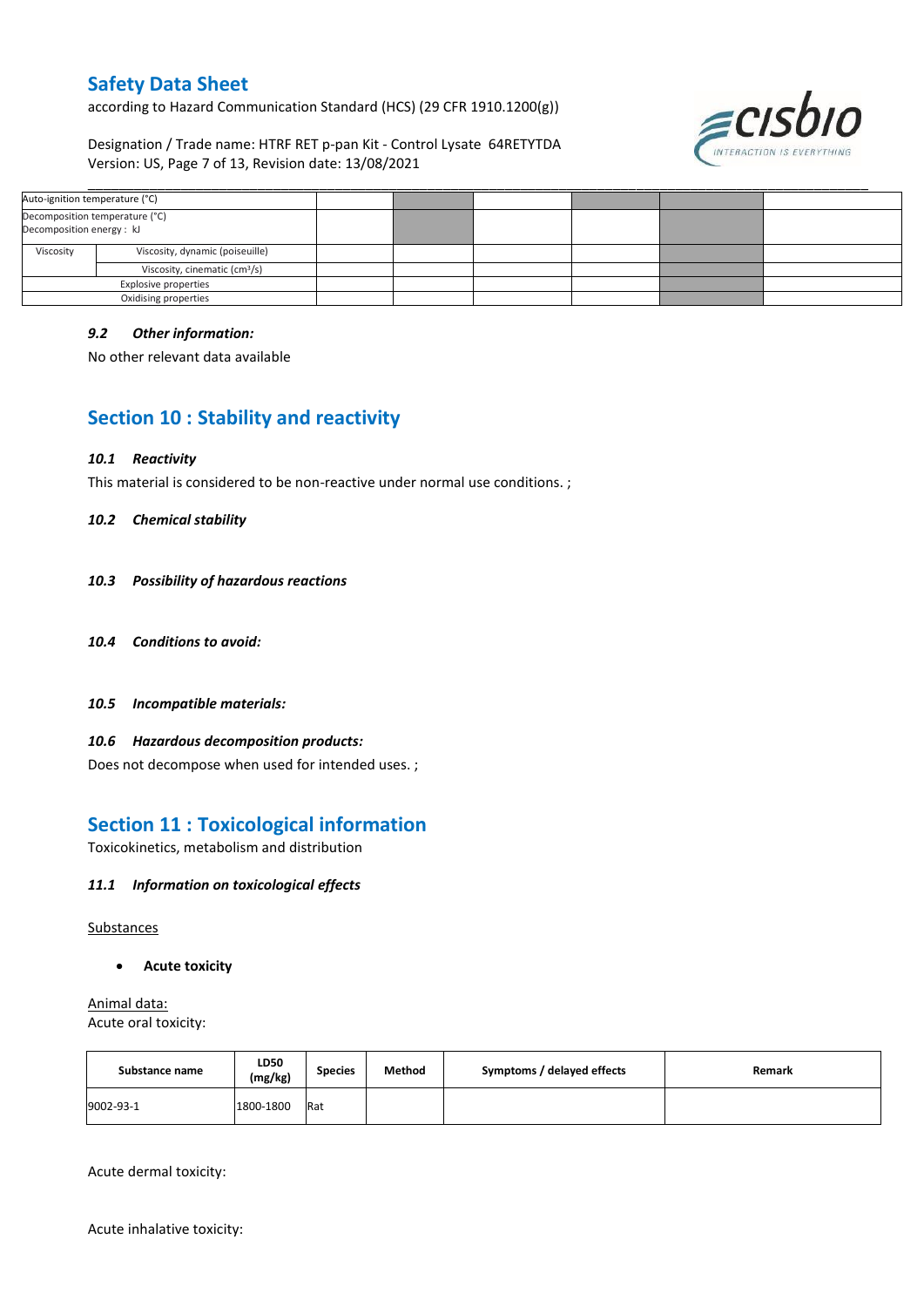according to Hazard Communication Standard (HCS) (29 CFR 1910.1200(g))

Designation / Trade name: HTRF RET p-pan Kit - Control Lysate 64RETYTDA Version: US, Page 8 of 13, Revision date: 13/08/2021



Practical experience / human evidence: Assessment / Classification: General Remark:

### **•** Skin corrosion/irritation

### Animal data:

| Substance name        | <b>Species</b> | Method | Exposure time | Result/evaluation | Score | Remark |
|-----------------------|----------------|--------|---------------|-------------------|-------|--------|
| 9002-93<br><b>سات</b> |                |        |               |                   |       |        |

\_\_\_\_\_\_\_\_\_\_\_\_\_\_\_\_\_\_\_\_\_\_\_\_\_\_\_\_\_\_\_\_\_\_\_\_\_\_\_\_\_\_\_\_\_\_\_\_\_\_\_\_\_\_\_\_\_\_\_\_\_\_\_\_\_\_\_\_\_\_\_\_\_\_\_\_\_\_\_\_\_\_\_\_\_\_\_\_\_\_\_\_\_\_\_\_\_\_\_\_\_

In-vitro skin test method: In-vitro skin test result:

Assessment / Classification:

#### **Eye damage/irritation**

#### Animal data:

| Substance name         | <b>Species</b> | Method | Exposure time | Result/evaluation | Score | Remarl |
|------------------------|----------------|--------|---------------|-------------------|-------|--------|
| 9002-93-<br><b>سات</b> | Rabbit         |        |               | Eve irritation    |       |        |

In vitro eye test method: In vitro eye test result: Assessment / Classification:

C**MR effects (carcinogenity, mutagenicity and toxicity for reproduction)**

o Germ cell mutagenicity:

Animal data:

Assessment / Classification:

o Carcinogenicity

Practical experience / human evidence: Animal data:

Other information: Assessment / Classification:

o Reproductive toxicity

Practical experience / human evidence: Animal data:

Other information: Assessment / Classification:

Overall assessment on CMR properties: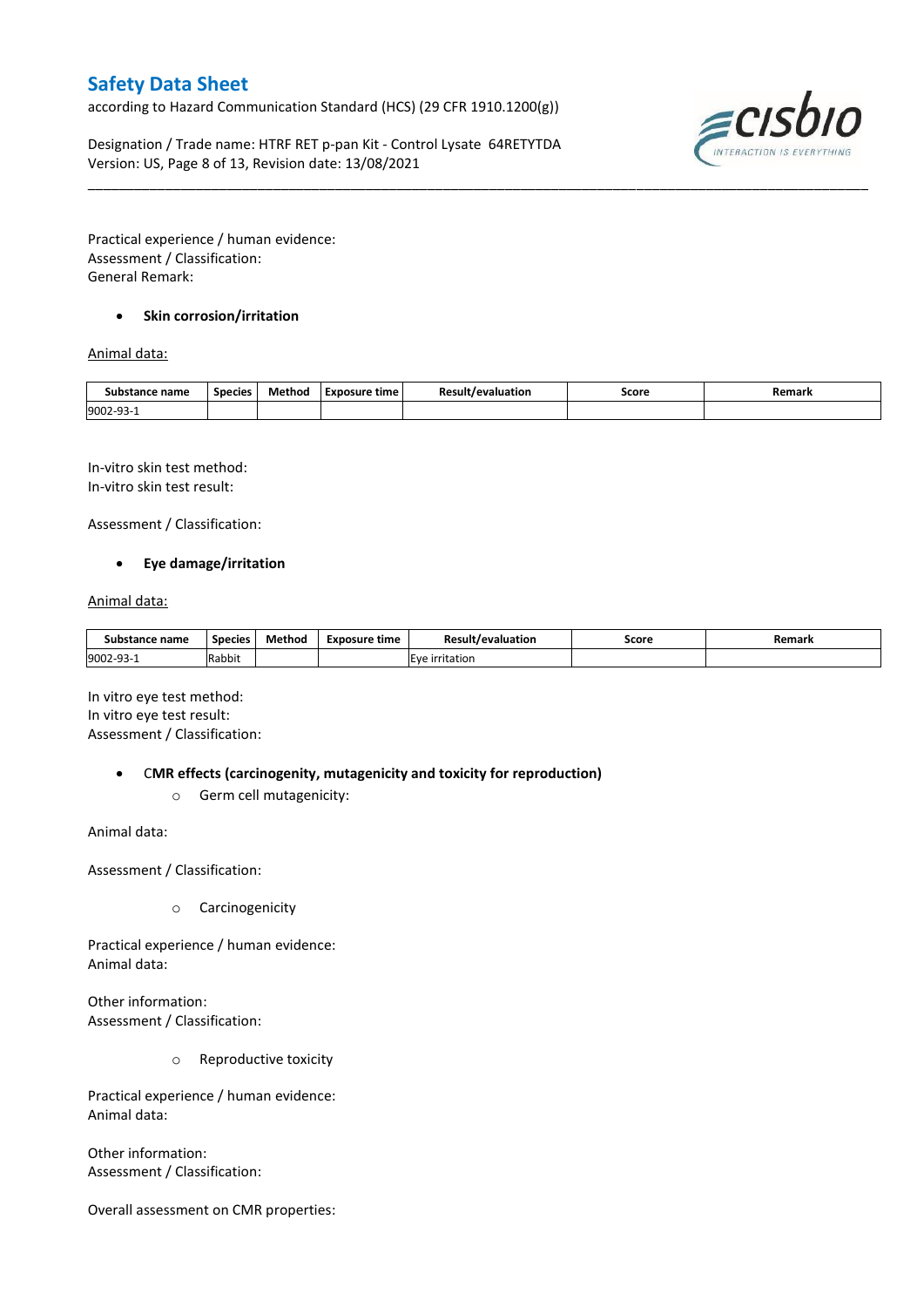according to Hazard Communication Standard (HCS) (29 CFR 1910.1200(g))

Designation / Trade name: HTRF RET p-pan Kit - Control Lysate 64RETYTDA Version: US, Page 9 of 13, Revision date: 13/08/2021



- **Specific target organ toxicity (single exposure)**
	- o STOT SE 1 and 2

Animal data:

Other information:

 $O$  STOT SE 3

Practical experience / human evidence:

Other information: Assessment / Classification:

**Specific target organ toxicity (repeated exposure)**

Practical experience / human evidence: Animal data:

Assessment / Classification: Other information

**Aspiration hazard**

Practical experience / human evidence: Experimental data: viscosity data: see SECTION 9. Assessment / Classification: Remark:

11.1.1 Mixtures No toxicological information is available for the mixture itself

### **Section 12 : Ecological information**

In case that test data regarding one endpoint/differentiation exist for the mixture itself, the classification is carried out according to the substance criteria (excluding biodegradation and bioaccumulation). If no test data exist, the criteria for mixture classification has to be used (calculation method) in this case the toxicological data of the ingredients are shown.

\_\_\_\_\_\_\_\_\_\_\_\_\_\_\_\_\_\_\_\_\_\_\_\_\_\_\_\_\_\_\_\_\_\_\_\_\_\_\_\_\_\_\_\_\_\_\_\_\_\_\_\_\_\_\_\_\_\_\_\_\_\_\_\_\_\_\_\_\_\_\_\_\_\_\_\_\_\_\_\_\_\_\_\_\_\_\_\_\_\_\_\_\_\_\_\_\_\_\_\_\_

### *12.1 Aquatic toxicity:*

Acute (short-term) fish toxicity

| Source:   | Informations relatives à la réglementation VME (France) : ED 984, 07.2012 |           |                       |                       |                  |                                                  |                              |        |        |                       |  |  |
|-----------|---------------------------------------------------------------------------|-----------|-----------------------|-----------------------|------------------|--------------------------------------------------|------------------------------|--------|--------|-----------------------|--|--|
| Substance | EC No.                                                                    | CAS-No    | <b>LC50</b><br>(mg/L) | <b>EC50</b><br>(mg/L) | Test<br>duration | <b>Species</b>                                   | Result/<br><b>Evaluation</b> | Method | Remark | <b>General Remark</b> |  |  |
| 9002-93-1 |                                                                           | 9002-93-1 | 8.9                   |                       |                  | Pimephales<br>96 promelas<br>(fathead<br>minnow) |                              |        |        |                       |  |  |

Chronic (long-term) fish toxicity

Source : Informations relatives à la réglementation VME (France) : ED 984, 07.2012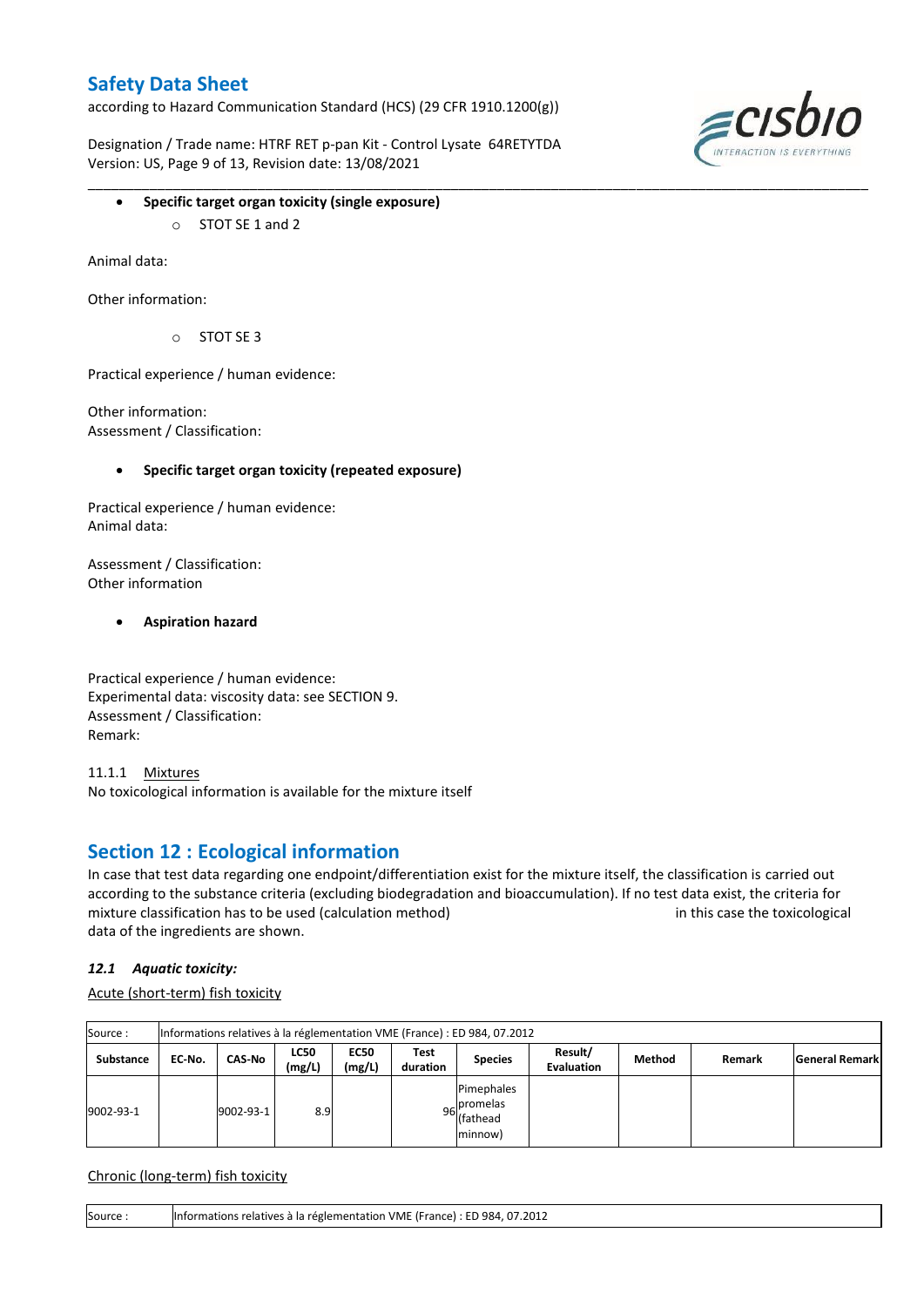according to Hazard Communication Standard (HCS) (29 CFR 1910.1200(g))

Designation / Trade name: HTRF RET p-pan Kit - Control Lysate 64RETYTDA Version: US, Page 10 of 13, Revision date: 13/08/2021



| stance    | EC-No. | <b>CAS-No</b> | NOEC (mg/L) | Test<br>duration | Species | Method | Remark |  |
|-----------|--------|---------------|-------------|------------------|---------|--------|--------|--|
| 9002-93-1 |        | 002-93-       |             |                  |         |        |        |  |

#### Acute (short-term) toxicity to crustacea

| Informations relatives à la réglementation VME (France) : ED 984, 07.2012<br>Source:                                                                                   |                       |  |  |  |  |  |  |  |  |  |  |
|------------------------------------------------------------------------------------------------------------------------------------------------------------------------|-----------------------|--|--|--|--|--|--|--|--|--|--|
| Result/<br><b>EC50</b><br>CAS-No<br><b>Test duration</b><br>General Remark<br>Method<br>EC No.<br><b>Species</b><br>Remark<br><b>Substance</b><br>(mg/L)<br>Evaluation |                       |  |  |  |  |  |  |  |  |  |  |
| 9002-93-1                                                                                                                                                              | 26<br>9002-93-1<br>48 |  |  |  |  |  |  |  |  |  |  |

#### Chronic (long-term) toxicity to crustacea

| Source:   | Informations relatives à la réglementation VME (France) : ED 984, 07.2012 |                                                                                                             |  |  |  |  |  |  |  |  |  |
|-----------|---------------------------------------------------------------------------|-------------------------------------------------------------------------------------------------------------|--|--|--|--|--|--|--|--|--|
| Substance | EC No.                                                                    | NOEC (mg/L)   Test duration<br>Method<br><b>CAS-No</b><br><b>General Remark</b><br><b>Species</b><br>Remark |  |  |  |  |  |  |  |  |  |
| 9002-93-1 | 9002-93-1                                                                 |                                                                                                             |  |  |  |  |  |  |  |  |  |

#### Acute (short-term) toxicity to algae and cyanobacteria

| Informations relatives à la réglementation VME (France) : ED 984, 07.2012<br>Source: |           |                                                                                                                                        |  |  |  |  |  |  |  |  |  |
|--------------------------------------------------------------------------------------|-----------|----------------------------------------------------------------------------------------------------------------------------------------|--|--|--|--|--|--|--|--|--|
| <b>Substance</b>                                                                     | EC No.    | Result/<br>EC50 (mg/L) Test duration<br>Method<br><b>CAS-No</b><br>l General Remark l<br><b>Species</b><br>Remark<br><b>Evaluation</b> |  |  |  |  |  |  |  |  |  |
| 9002-93-1                                                                            | 9002-93-1 |                                                                                                                                        |  |  |  |  |  |  |  |  |  |

#### Toxicity to microorganisms and other aquatic plants / organisms

| Source    | Informations relatives à la réglementation VME (France) : ED 984, 07.2012 |                                                                                        |  |  |  |  |  |  |  |  |  |
|-----------|---------------------------------------------------------------------------|----------------------------------------------------------------------------------------|--|--|--|--|--|--|--|--|--|
| Substance | EC-No.                                                                    | $EC50$ (mg/L)<br>CAS-No<br>Method<br><b>General Remark</b><br><b>Species</b><br>Remark |  |  |  |  |  |  |  |  |  |
| 9002-93-1 | 19002-93-1                                                                |                                                                                        |  |  |  |  |  |  |  |  |  |

Assessment / Classification:

#### *12.2 Persistence and degradability*

Biodegradation:

| Source:   | Informations relatives à la réglementation VME (France) : ED 984, 07.2012 |           |  |                 |       |  |                                                                                      |  |  |  |  |
|-----------|---------------------------------------------------------------------------|-----------|--|-----------------|-------|--|--------------------------------------------------------------------------------------|--|--|--|--|
| Substance | EC No.                                                                    | Remark    |  |                 |       |  |                                                                                      |  |  |  |  |
| 9002-93-1 |                                                                           | 9002-93-1 |  | BOD (% of COD). | 36-36 |  | In accordance with the required<br>stability the product is poorly<br>biodegradable. |  |  |  |  |

### Abiotic Degradation:

| Source:   |        |               |                                            |                                          |      |    |        |        |
|-----------|--------|---------------|--------------------------------------------|------------------------------------------|------|----|--------|--------|
| Substance | EC-No. | <b>CAS-No</b> | <b>Abiotic</b><br>degradation test<br>type | <b>Half-life time Temperature</b><br>(j) | (°C) | рH | Method | Remark |
| 9002-93-1 |        | 9002-93-1     |                                            |                                          |      |    |        |        |

Assessment / Classification:

#### *12.3 Bioaccumulative potential*

Bioconcentration factor (BCF):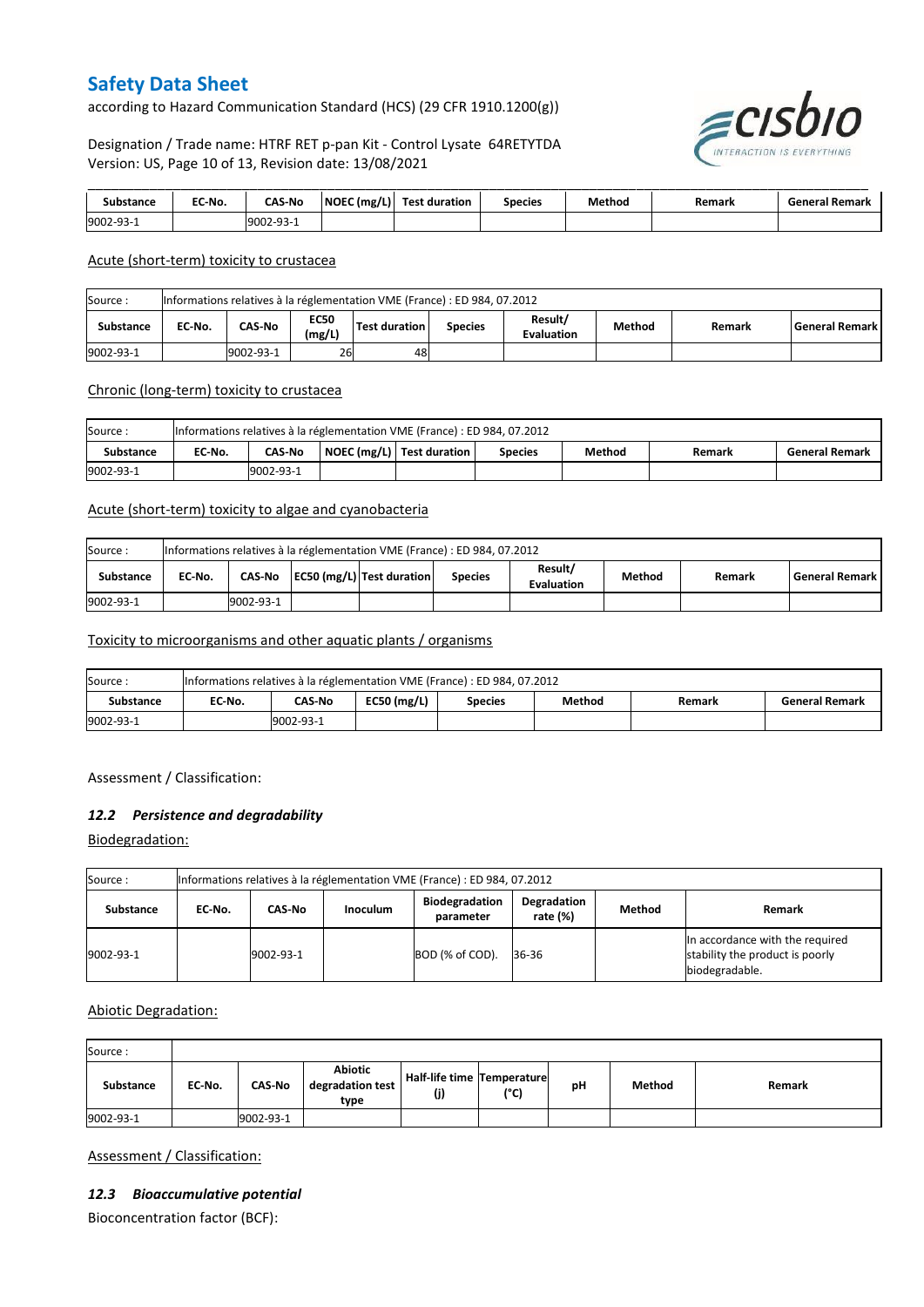according to Hazard Communication Standard (HCS) (29 CFR 1910.1200(g))



Designation / Trade name: HTRF RET p-pan Kit - Control Lysate 64RETYTDA Version: US, Page 11 of 13, Revision date: 13/08/2021

| Source:          |        |               |                |        |        |        |
|------------------|--------|---------------|----------------|--------|--------|--------|
| <b>Substance</b> | EC-No. | <b>CAS-No</b> | <b>Species</b> | Result | Method | Remark |
| 9002-93-1        |        | 9002-93-1     |                |        |        |        |

\_\_\_\_\_\_\_\_\_\_\_\_\_\_\_\_\_\_\_\_\_\_\_\_\_\_\_\_\_\_\_\_\_\_\_\_\_\_\_\_\_\_\_\_\_\_\_\_\_\_\_\_\_\_\_\_\_\_\_\_\_\_\_\_\_\_\_\_\_\_\_\_\_\_\_\_\_\_\_\_\_\_\_\_\_\_\_\_\_\_\_\_\_\_\_\_\_\_\_\_\_

#### *12.4 Mobility in soil*

| Source:   |         |                 |                            |                   |                                        |         |                                         |                                                   |                                          |        |        |
|-----------|---------|-----------------|----------------------------|-------------------|----------------------------------------|---------|-----------------------------------------|---------------------------------------------------|------------------------------------------|--------|--------|
| Substance | $ECn$ ° |                 | <b>CAS n° Distribution</b> | Transport<br>type | Henry's law<br>constant<br>(Pa.m3/mol) | Log KOC | <b>Half-life</b><br>time in<br>soil (j) | <b>Half-life</b><br>time in<br>fresh<br>water (j) | Half-life<br>time in<br>sea water<br>(j) | Method | Remark |
| 9002-93-1 |         | 9002-<br>$93-1$ |                            |                   |                                        |         |                                         |                                                   |                                          |        |        |

#### *12.5 Results of PBT and vPvB assessment*

#### *12.6 Other adverse effects:*

Additional ecotoxicological information:

### **Section 13 : Disposal considerations**

#### *13.1 Waste treatment methods*

Waste treatment options: Dispose of waste according to applicable legislation. ;

Other disposal recommendations: Additional information:

# **Section 14 : Transport information**

#### ADR/RID/AND/IMDG/IATA

| UN No.                     |  |
|----------------------------|--|
| UN Proper shipping name    |  |
| Transport hazard class(es) |  |
| Hazard label(s)            |  |
|                            |  |
| Packing group              |  |

#### *Transport in bulk according to Annex II of MARPOL 73/78 and the IBC Code*

| Land transport (ADR/RID)                               |                                                  |  |  |
|--------------------------------------------------------|--------------------------------------------------|--|--|
| Classification code ADR:                               | Special Provisions for ADR/RID:                  |  |  |
| Limited quantities for ADR/RID:                        | Excepted Quantities for ADR/RID:                 |  |  |
| Packing Instructions for ADR/RID:                      |                                                  |  |  |
| Special packing provisions for ADR/RID:                |                                                  |  |  |
| Mixed packing provisions:                              | Portable tanks and bulk containers Instructions: |  |  |
| Portable tanks and bulk containers Special Provisions: |                                                  |  |  |
| <b>ADR Tank Code:</b>                                  | ADR Tank special provisions:                     |  |  |
| Vehicle for tank carriage:                             | Special provisions for carriage Packages:        |  |  |
|                                                        |                                                  |  |  |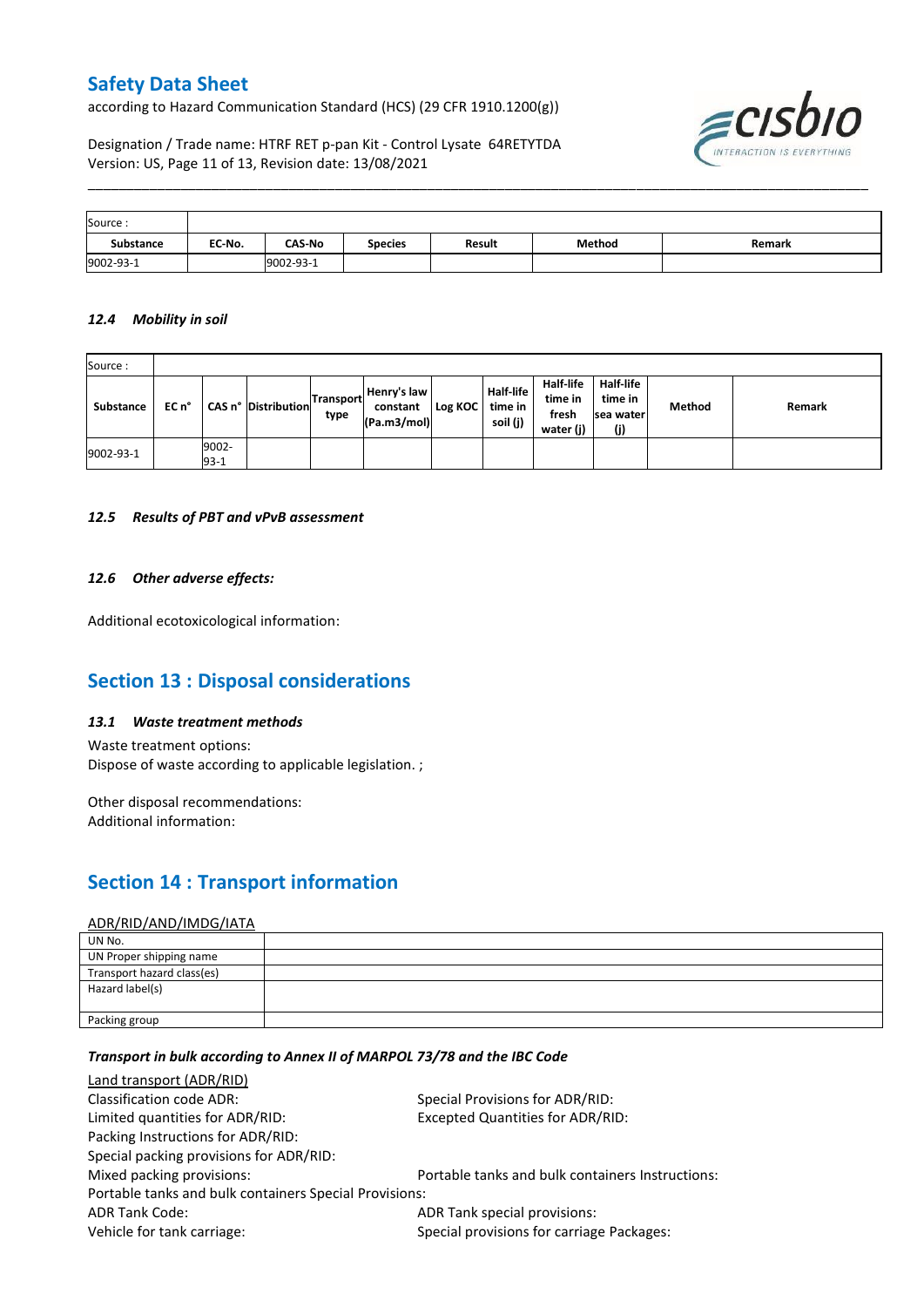according to Hazard Communication Standard (HCS) (29 CFR 1910.1200(g))

Designation / Trade name: HTRF RET p-pan Kit - Control Lysate 64RETYTDA Version: US, Page 12 of 13, Revision date: 13/08/2021



Special provisions for carriage Bulk: Special provisions for carriage for loading, unloading and handling: Special Provisions for carriage Operation: Hazard identification No: Transport category (Tunnel restriction code): Sea transport (IMDG) Marine Pollutant: Subsidiary risk(s) for IMDG: Packing provisions for IMDG: Limited quantities for IMDG:

\_\_\_\_\_\_\_\_\_\_\_\_\_\_\_\_\_\_\_\_\_\_\_\_\_\_\_\_\_\_\_\_\_\_\_\_\_\_\_\_\_\_\_\_\_\_\_\_\_\_\_\_\_\_\_\_\_\_\_\_\_\_\_\_\_\_\_\_\_\_\_\_\_\_\_\_\_\_\_\_\_\_\_\_\_\_\_\_\_\_\_\_\_\_\_\_\_\_\_\_\_

Packing instructions for IMDG: IBC Instructions: IBC Provisions: IMO tank instructions: UN tank instructions: Tanks and bulk Provisions: EmS : Stowage and segregation for IMDG: Properties and observations: Inland waterway transport (ADN) Classification Code ADN: Special Provisions ADN: Limited quantities ADN: Excepted quantities ADN: Carriage permitted: Equipment required: Provisions concerning loading and unloading: Provisions concerning carriage: Number of blue cones/lights: Remark: Air transport (ICAO-TI / IATA-DGR)

Subsidiary risk for IATA: Excepted quantity for IATA: Passenger and Cargo Aircraft Limited Quantities Packing Instructions: Passenger and Cargo Aircraft Limited Quantities Maximal Net Quantity : Passenger and Cargo Aircraft Packaging Instructions : Passenger and Cargo Aircraft Maximal Net Quantity : Cargo Aircraft only Packaging Instructions : Cargo Aircraft only Maximal Net Quantity : ERG code: Special Provisions for IATA:

# **Section 15 : Regulatory information**

#### *15.1 Safety, health and environmental regulations/legislation specific for the substance or mixture*

#### *15.2 Chemical Safety Assessment:*

For the following substances of this mixture a chemical safety assessment has been carried out :

# **Section 16 : Other information**

#### *16.1 Indication of changes*

Date of the previous version:12/08/2021 Modifications:

- *16.2 Abbreviations and acronyms:*
- *16.3 Key literature references and sources for data*
- *16.4 Classification for mixtures and used evaluation method according to Hazard Communication Standard (HCS) (29 CFR 1910.1200(g):*

See SECTION 2.1 (classification).